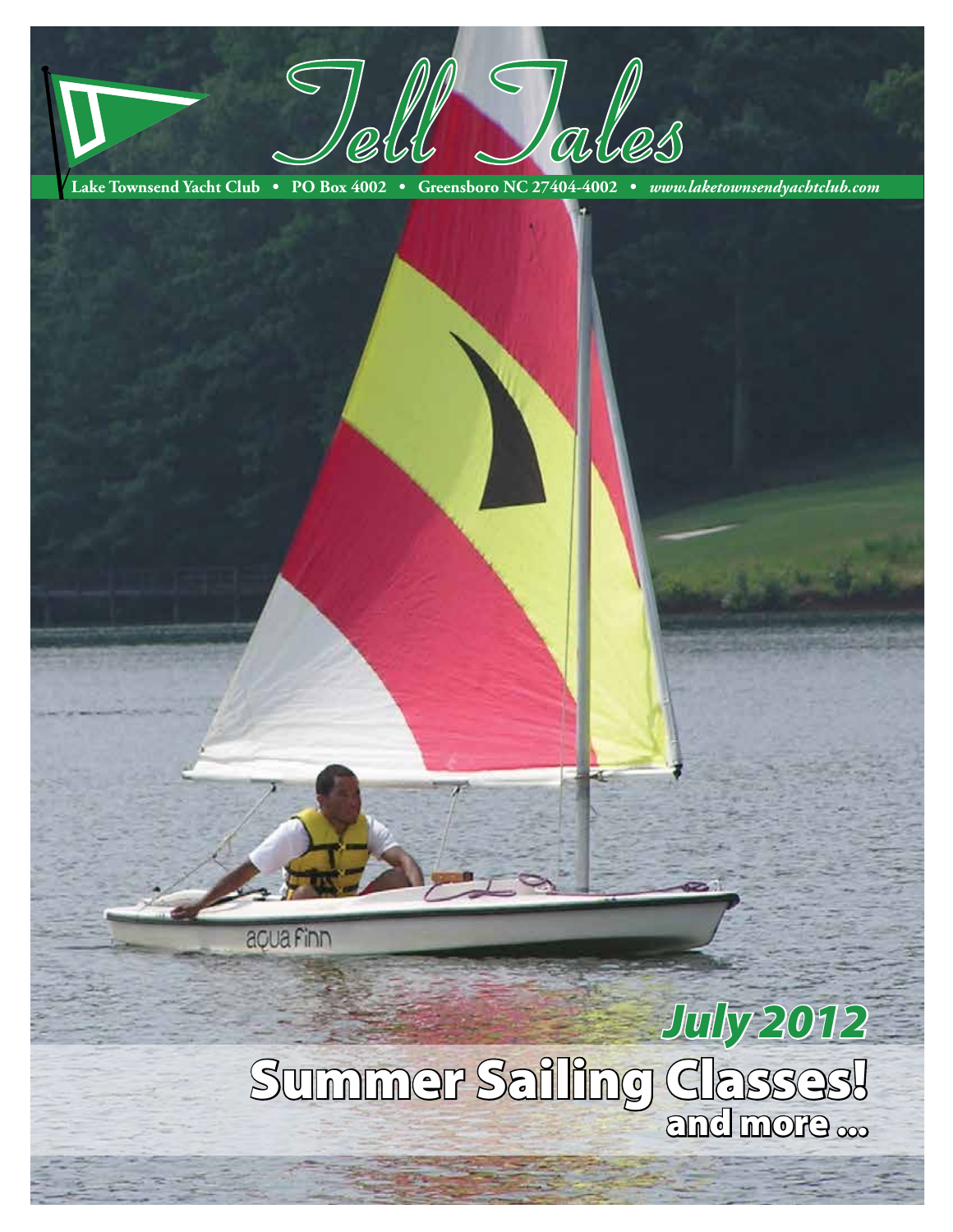# **Call People. Go Sailing**

*\*\*\*\* REACH OUT AND CALL SOMEONE \*\*\*\**

In an effort to involve more sailors in the Club's Sailing Events and Racing Programs, this "Available to Crew" list is published in each newsletter. If you have a boat and would like to participate in the Summer or Frostbite Race Series, call one of these folks for your crew. Alternatively, if you need a cruising partner on your boat or would like to team with someone on one of the city sailboats for a day sail or a race, contact someone on this list. If you are interested in crewing and would like to add your name to the list, please let Joleen know. Joleen has the best intentions of calling each new member if she doesn't hear from them to encourage them to sign up on the Crew List. (See the Help Lines box located in this newsletter).

|                      | <b>Available To Crew</b>  |                            |
|----------------------|---------------------------|----------------------------|
| <b>Name</b>          | <b>Phone</b>              | E-mail                     |
| <b>Bill Byrd</b>     | 336-635-1926              |                            |
| Michael Crouch       | 336-275-3475              | mcrouch@guilford.edu       |
| Lacy Joyce           | 336-413-7929              | lacyjoyce@gmail.com        |
| John Kuzmier         | 336-282-0411/336-580-5766 | cjkuzmier@infolinktele.com |
| Jonathan Kreider     | 336-829-6196              | jon@robbinskreider.com     |
| Chris Maginnis       | 336-793-5313              | cmaginnis@triad.rr.com     |
| Jon Mitchell         |                           | jonm5214@hotmail.com       |
| Dawn-Michelle Oliver |                           | oliverd@rockinghamcc.edu   |
| Remik Pearson        |                           | darlene_pearson@volvo.com  |
| George Shen          | 336-451-2646              | stock_78750@yahoo.com      |
| Martin Sinozich      | 336-455-9445              | msinozich@vennpartners.com |
| Keith Smoot          | 336 996-6734              | Gwaihir23@Embargmail.com   |
| <b>Robert Riley</b>  |                           | rriley@wakehealth.edu      |
| <b>Bill Young</b>    | 336-292-3102/336-707-0295 | woyoung@triad.rr.com       |
|                      |                           |                            |

Also, check the participation scratch sheet on the web

**Have ideas, articles,photos or contributions for inclusion in the newsletter? Send them to** *newsletter@laketownsendyachtclub.com.*

| <b>UPCOMING EVENTS</b>                                                                            |                     |              |                                            |  |  |  |  |  |
|---------------------------------------------------------------------------------------------------|---------------------|--------------|--------------------------------------------|--|--|--|--|--|
| Racing                                                                                            | July 14 & 15        | $11:00$ a.m. | Lake Townsend                              |  |  |  |  |  |
| • Social menu includes hot dogs, sausages, pasta salad & dessert • sign up on the scratch sheet • |                     |              |                                            |  |  |  |  |  |
| Let's Go Sailing                                                                                  | July 28             | 11 a.m.      | Lake Townsend                              |  |  |  |  |  |
| <b>Board Meeting</b>                                                                              | <b>August 2</b>     | 5:45 p.m.    | Greensboro College; Proctor Hall West, 226 |  |  |  |  |  |
| <b>Catamaran Class (tentative)</b>                                                                | August 4-5          |              | Lake Townsend                              |  |  |  |  |  |
| • Sign up on the scratch sheet •                                                                  |                     |              |                                            |  |  |  |  |  |
| <b>Junior Regatta</b>                                                                             | August 11           |              | Lake Townsend                              |  |  |  |  |  |
| <b>Summer Racing Series</b>                                                                       | <b>August 11-12</b> | 11 a.m.      | Lake Townsend                              |  |  |  |  |  |
| • Sign up on the scratch sheet •                                                                  |                     |              |                                            |  |  |  |  |  |
| Let's Go Sailing                                                                                  | August 25           | 11 a.m.      | Lake Townsend                              |  |  |  |  |  |
| <b>Board Meeting</b>                                                                              | September 6         | 5:45 p.m.    | Greensboro College; Proctor Hall West, 226 |  |  |  |  |  |
| Full Calendar is posted on the website, both a one page version and a month by month.             |                     |              |                                            |  |  |  |  |  |

*ON THE COVER: Learn to Sail class with light wind, June 2012. Photo by Steve Raper*

All members are encouraged to update their CPR and First Aid training. Local courses are available from the American Red Cross: http://gso.redcross.org/get-trained/schedule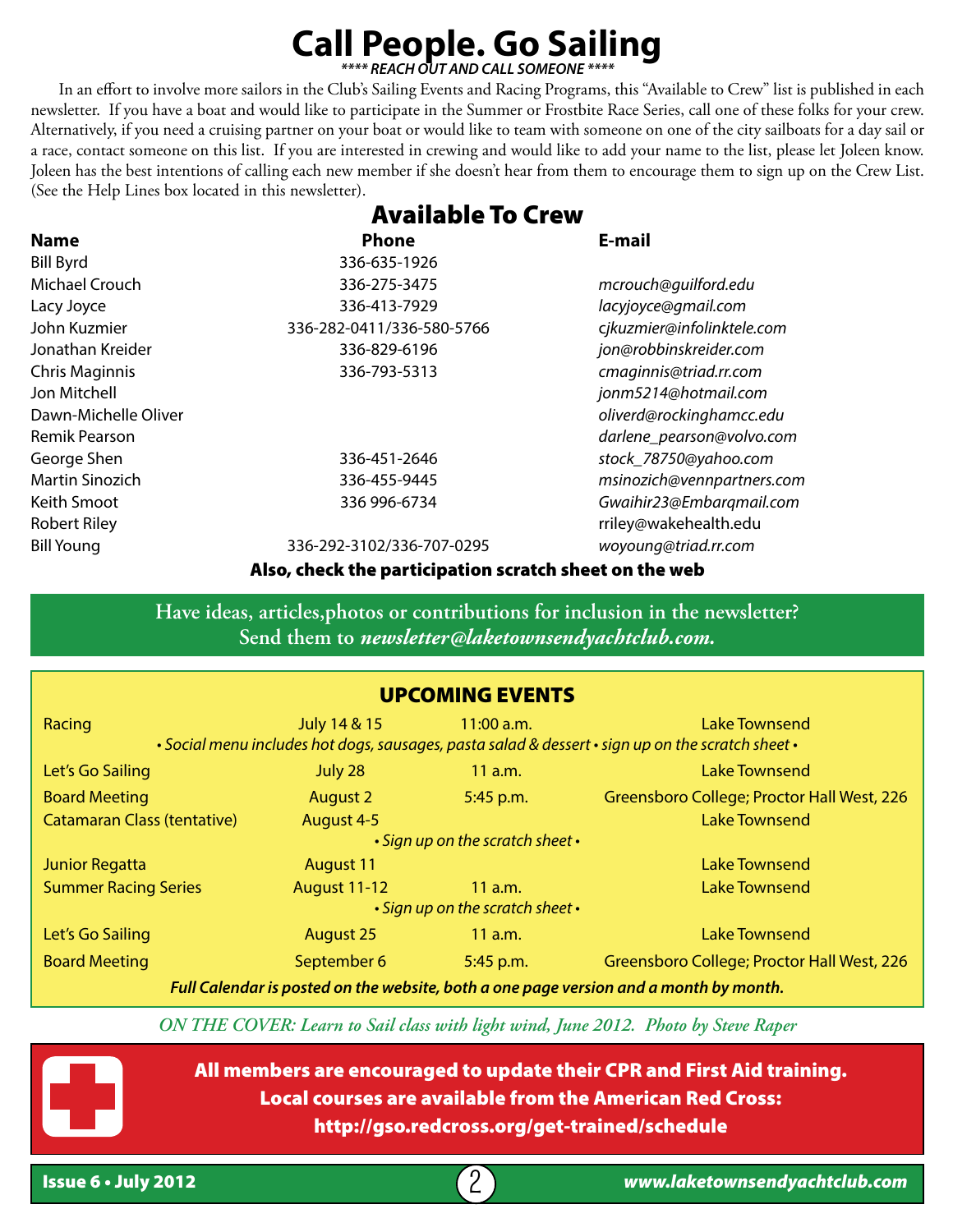

### Learn To Sail, June 2012 by Steve Raper

I was lucky to have a really great class this year. In attendance were Sharon Segall, Troy Hewgley, Kristen Cossaart, Abby Cossaart, Cynthia Tucker, Claudia Fox, Maxwell Farrior, Stan Harper, Dot Harper and Mark Harris. Steve Morris assisted and David Young and Hudson Barker filled in for Steve on several sessions. Big props to David and Hudson for helping on last minute notice. Thanks guys! On Tuesday, Hudson assisted with the Junior class all morning, sailed with Joe Wroblewski on his Flying Scot in the afternoon and helped with my class as soon as they put Joe's Flying Scot away. Wow, I need to find out what kind of vitamins he's taking.

#### **Monday (DY)**

The first night of class we do the registration check-in, watch videos on weather, life jackets (PFD's), safety, talk about parts of the boat, sailing terms and learn to tie the



three knots they'll use on the boats. Got lots of feedback from the class on the first night and that's a good sign!

**Tuesday (DY)**

I was at the lake the previous Sunday and spotted, in the distance, Clint towing in what appeared to be an Aqua Finn. As it got closer I could see the rigging had side shrouds and was actually a Capri which was full of water and had less freeboard than an Aqua Finn. Rose was in the Capri steering to keep it level so it would not re-capsize. The boat had turtled and Rose dove in and under to attach a line to the shroud so it could be righted. When they got in we secured it to the end of the rental dock. This boat ended up being out of commission for the whole class so we were left with only one Capri. The main goal for this day is to introduce them to the boats, point out their differences and demonstrate how to rig and store them properly. And, lastly… capsize drill!! No one had a problem capsizing the Pico and everyone got back in the boat. Most got in over the side but several figured out **Continued, page 7**



Issue 6 • July 2012 3 *www.laketownsendyachtclub.com*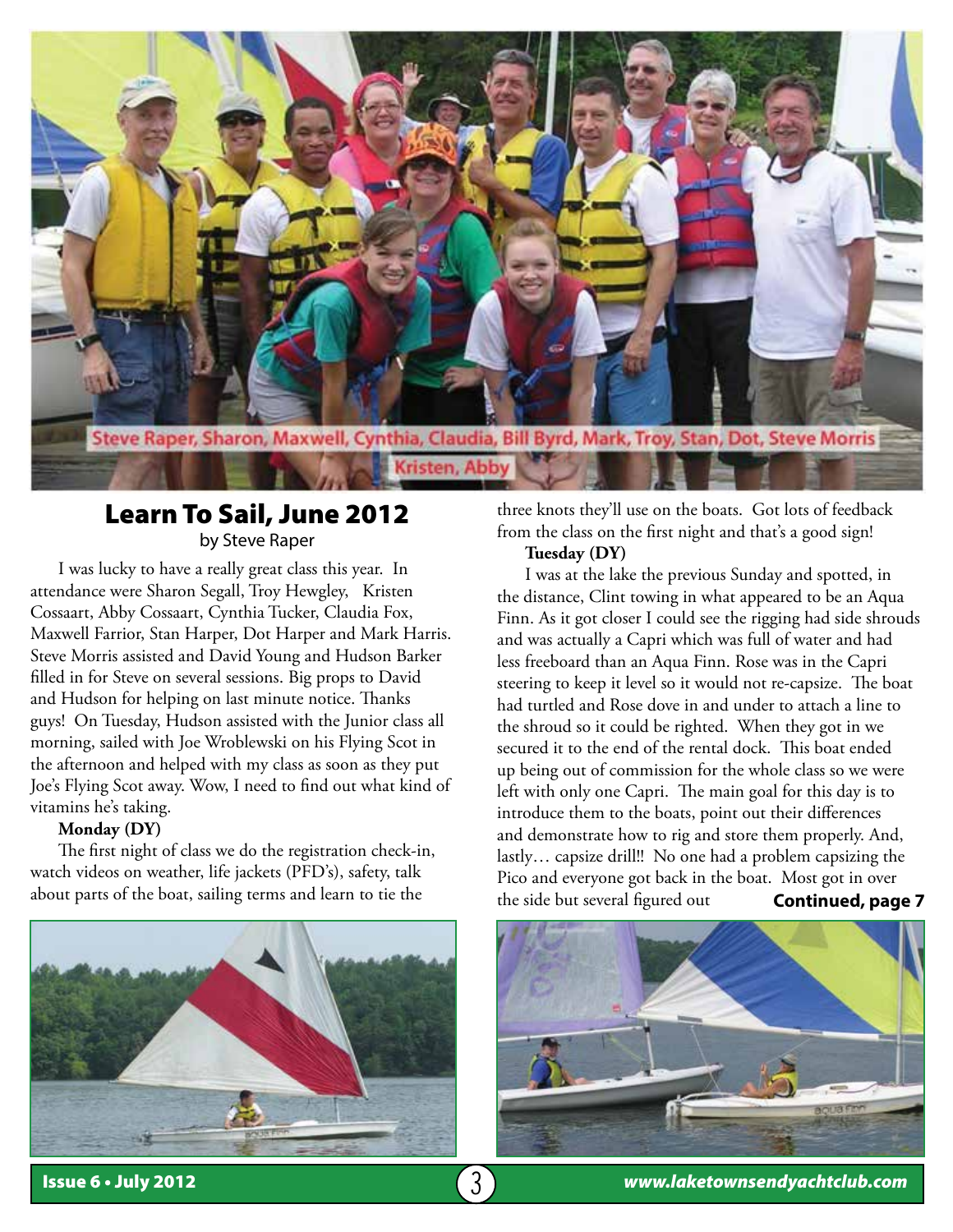# NOTICES

### Lasers available for racing

 Uwe Heine has a couple of Lasers available, if someone would like to race them during an upcoming LTYC event. Give Uwe a call - with a few days' advance notice - 336 585-0951 heineu@bellsouth.net

### Instructors Needed

**Junior sailing classes - contact Bill Young Adult classes - contact Susan Cole or sign up online**

**Your support makes our sailing education program successful**

# VOLUNTEERS NEEDED

Four volunteers are requested to serve on the "3410 Committee" (the committee responsible for the maintenance and repairs of the club Flying Scot #3410.

There will be 4 members, one for each of the following responsibilities:

(A) Standing rigging and deck hardware;

(B) Running rigging;

- (C) Deck, hull, rudder and centerboard;
- (D) trailer.

Rick Connelly will be available for training and or advice as needed. Please email Rick (crickconnelly@ embarqmail.com) if you will serve on the committee and copy to Adam (adam\_zahand@yahoo.com).

# Lake Townsend Yacht Club Help Lines

**Commodore: Adam Zahand/Phil Leonard • 336 543-4942 R •** adam\_zahand@yahoo.com **Races: Alan Taylor • (Vice Commodore) 530-263-3009 C •** alan@lakelevel.com **Education: Susan Cole • (Rear Commodore) • 336 668-0527 •** sscole@triad.rr.com **Finance: Hudson Barker • (Treasurer) 336 644-1060 R •** hudsonbarker@att.net **Publicity/History: Steve Morris • (Secretary) 336 601-1428 C •** samorris@triad.rr.com **Equipment: Amanda Reppel • (315) 558-3974 •** areppel81@yahoo.com **Cruising: Nancy Collins-Heine • 336 585-0951 R •** heineu@bellsouth.net **Membership: Joleen Rasmussen • 919-440-2802 •** joleenrasmussen@embarqmail.com **Social: Wanda Williams •** wkawilliams@juno.com **Webmaster: Steve Raper •** Steve.raper@greensboro-nc.gov **Junior Sailing: Bill Young • 336-707-0295 C •** woyoung@triad.rr.com **Mayor's Cup Regatta: Uwe Heine• 336 585-0951 R •** heineu@bellsouth.net **Fleet Captain: Bob Hoffman • 336 831-6271 C •** bobh9447@aol.com **Newsletter/Directory: Michael V. Crouch • 336 275-3475 R •** mcrouch@guilford.edu

### What's a Scratch Sheet? j

A few years back, big regattas started posting scratch sheets on the internet to drum up interest and promote participation. As there is typically no cost to signing up, Scratch Sheets give a good indication of who is thinking about going to an event. It helps the organizers plan and prepare for the event. Last year, LTYC set up a Scratch Sheet in Google documents for its events. It was a good move. If you expect to be at some of our upcoming events, take a few moments to step through the different Scratch Sheets and let us know to expect you. Don' worry about last minute change of plans, Scratch Sheets are only an indication of your intentions. If you need crew, want to crew, would like to help with the social, or have some other creative idea, just list it in the Scratch Sheet. The Scratch sheet is available from the home page or the LTYC Website.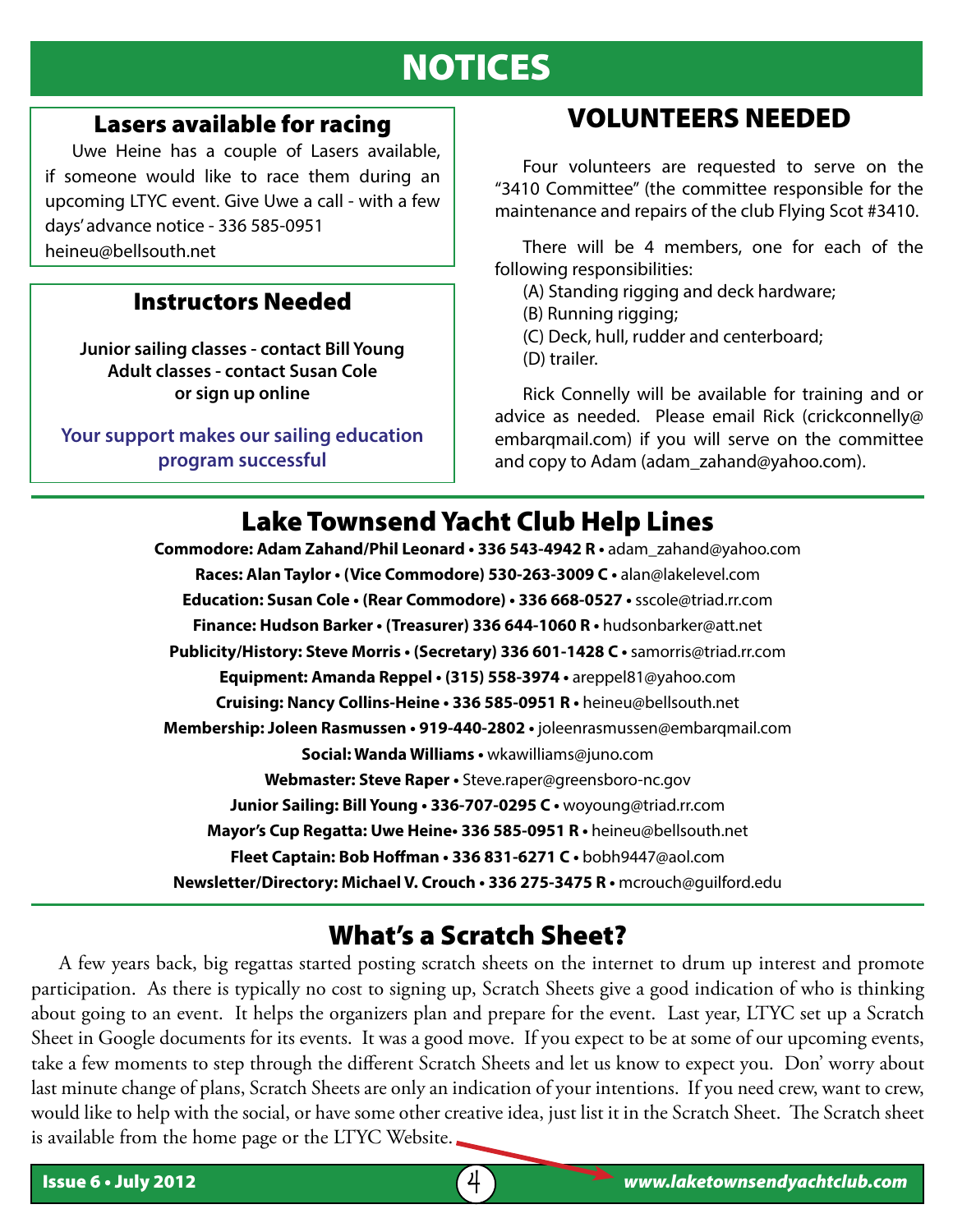



## *RESERVE THIS WEEKEND ...* **OCTOBER 27 & 28**

*It will be a Halloween you won't want to miss !*

## H A L L O W E E N on the T O W N S E N D

### *You won't want to miss this extravaganza.*

Have a great time sailing ... AND raise funds for earlier.org, a cancer awareness program aimed at early testing for breast cancer. Earlier.org is located right here in Greensboro, but reaches all around the world. We will have silent auctions, raffles, socials & BBQ, Halloween costume dress-ups (what will a buccaneer or scot skipper/crew wear?) AND SAILING ALSO!

Reserve this weekend now ... October 27th & 28th.

SPEND HALLOWEEN on the TOWNSEND THIS YEAR Lake Townsend Yacht Club — Greensboro, NC

> Participation scratch sheet is on the club website. Sign up early for the best volunteer opportunities!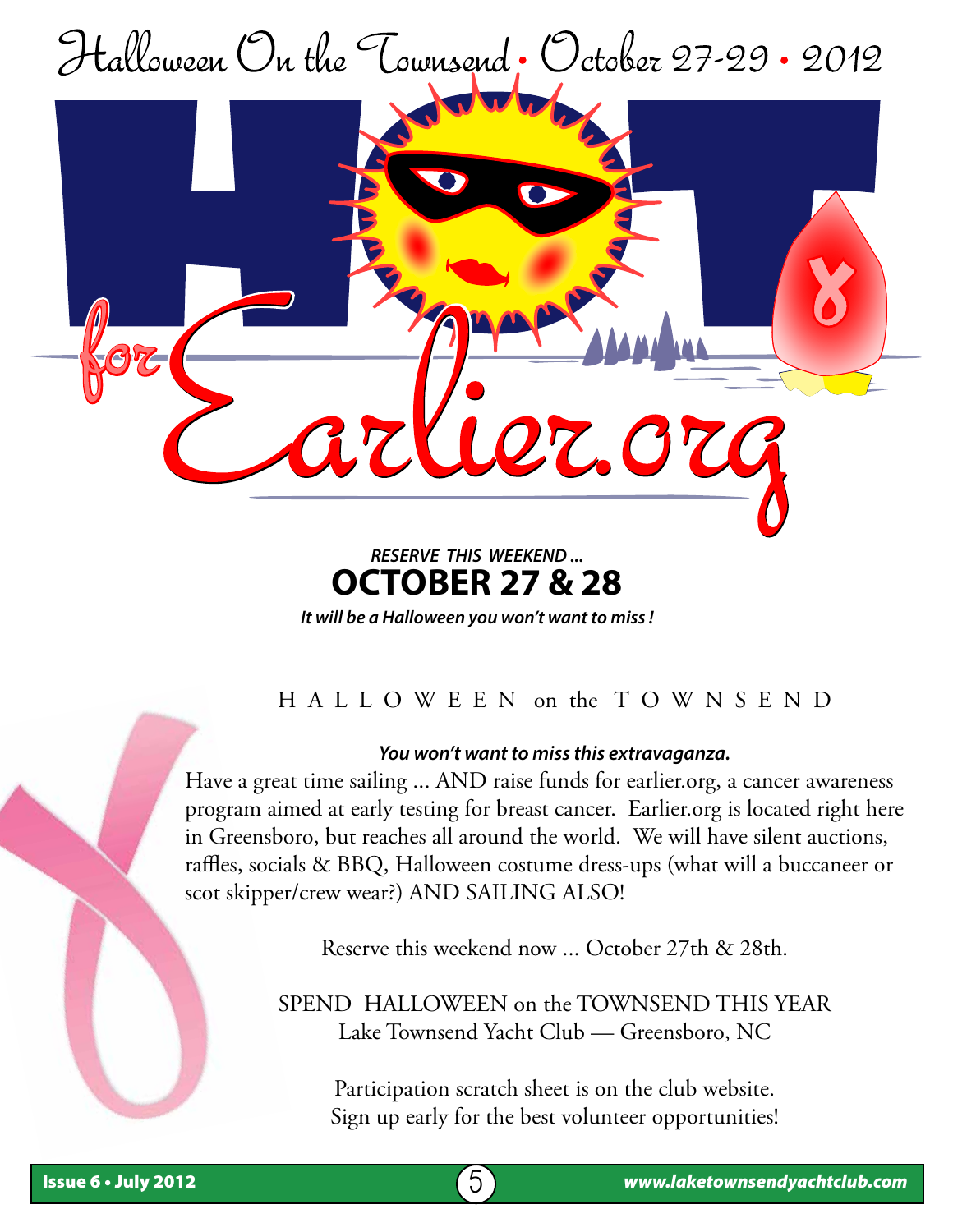# **Sailboats for Sail**

**Buccaneer 18'** for sale due to relocation. Craig Huey 303-884- 4682 chueygman@yahoo.com Asking price is \$1325 with trailer, paddle, 2 hp Johnson outboard, and manuals, rigging guides.

**Buccaneer 18'** - I am selling my 1980 Chrysler BumbleBee model. It has new North Sails worth \$1700, and Schaefer and Harken fittings. The galvanized Cox trailer is in very good condition. There are also a good set of working sails; the original Bumble black and yellow sails, and a new 60% size main, which is outstanding for single-hand sailing. There is no spinnaker. I am selling for \$3000 OBO. Chris Munson, 703-895-8006 or kayschrism2008@verizon.net.

**Flying Scot 4310.** 1987 Douglas built, white hull and deck with black waterline stripe, gray and black speckled interior. It is completely rigged for racing. New boom vang, new custom Cunningham set up, new spinnaker halyard take up reel, new centerboard roller and winch assembly, new jib seat cleating system, new bow bag and transom port, new storage cubbies, new mast step, new custom made spinnaker "Ninja" turtles with storage pockets, new boom whoopee, new larger diameter forestay with under deck turn buckle, new side stay adjustment tangs. Mast support stanchion has been refinished, as well as a new mahogany centerboard cap. New rub rails and bow stem are also installed. New non skid stripes on fore and aft deck. Windward sheeting cleats on forward side decks. Tiller is refinished with two tiller extensions, one adjustable. Tiller has bungee system to prevent main sheet from catching on rudder head. It has a newer boom with a 3:1 external outhaul. Spinnaker topping lift bungee set up is under the foredeck. Spinnaker halyard is lead aft to centerboard trunk and the sheeting system is under the deck and exits at the side of the seats. Radical race package. New blocks and control lines. Centerboard has been faired, painted and shimmed very tightly. Comes with a good older spinnaker, white with a black stripe, and very good spinnaker pole. Comes with an almost new set of North racing sails, main is an LC1 which is a fuller cut. Sails have been used only eight times. Has several sets of cruising sails. Trailer is a galvanized Tee Nee with new bolsters and mostly new rollers with protective end caps. Trailers very well. There was a lot of work done to the boat and it is very solid and looks very good. Mast step area under deck has been completely rebuilt and is much stronger than was originally. Some control lines need to trimmed and some fine tuning performed, but that is part of the fun of sailboat ownership. So if you are looking at purchasing a Scot for racing-this is a good one and it is in Greensboro and ready for inspection. My asking price is \$7,500 which is very fair considering all the new stuff that was installed. Tom Bews, Home 336-638-9345 • Cell 540-588-5794.

**1969 Douglas and McCloud** - Hull number 509. This original Highlander classic has just undergone a complete restoration and is in mint condition. Trailer has been completely sanded and painted white with red fenders; new tires and wheels. Aluminum mast with mahogany boom and rudder. Ship set includes 3 main sails, 2 jibs, 1 spinnaker, plus all rigging set up for racing. Boat hull and deck have 2 coats of marine primer and 3 coats of marine paint. The hull is the original color black with red water stripe. The deck is semi-gloss white. All deck



rails and rub rails have been sanded and varnished. The teak seats and interior running teak have been sanded and teak oiled. The inside is the original gray and white splatter paint. Also has sailors tailor-skirted mooring cover. *The Black Pearl* is in a Greensboro garage on trailer ready to go to her new owner for \$4,500. David J. Schlosser, Sr., djschlosser@aol.com or (336) 316-0804.

**Reconditioned 1981 Isotope** in great shape and ready to race. Includes new trampoline and halyard. Hulls were recently

sealed, polished and thoroughly inspected by manufacturer (Custom Fiberglass, Inc.). Also included are Dacron sails (in good shape) and trailer that needs minor wiring work.



This is a great light and medium wind boat design that is low maintenance, easy to learn to use and exciting to sail. \$2,150.00

**1981 Isotope \$\$Price Drop\$\$** - \$2000 with sails and galvanized trailer. Many parts replaced; enhancements made. Good boat for a beginning racer or someone looking to get back into racing a cat. She won the 2005 Governor's Cup and continues to give challenge to the fleet leaders. We have owned this boat since 1998. She's gotten us hooked on Isotopes, so much so that we have upgraded to a 2006 model. Call or email Joleen (see Help Lines) if interested.

**LOOKING FOR:** a used (very good condition) Sunfish or detailer - for our 14 year old. Please contact Lora Bradsher 423-4871 or Michael Bradsher 423-3935.

Many back issues of *Cruising World*, *Good Old Boat*, and *Practical Sailor* magazines—free to a good home. Contact Bill Young at woyoung@triad.rr.com.

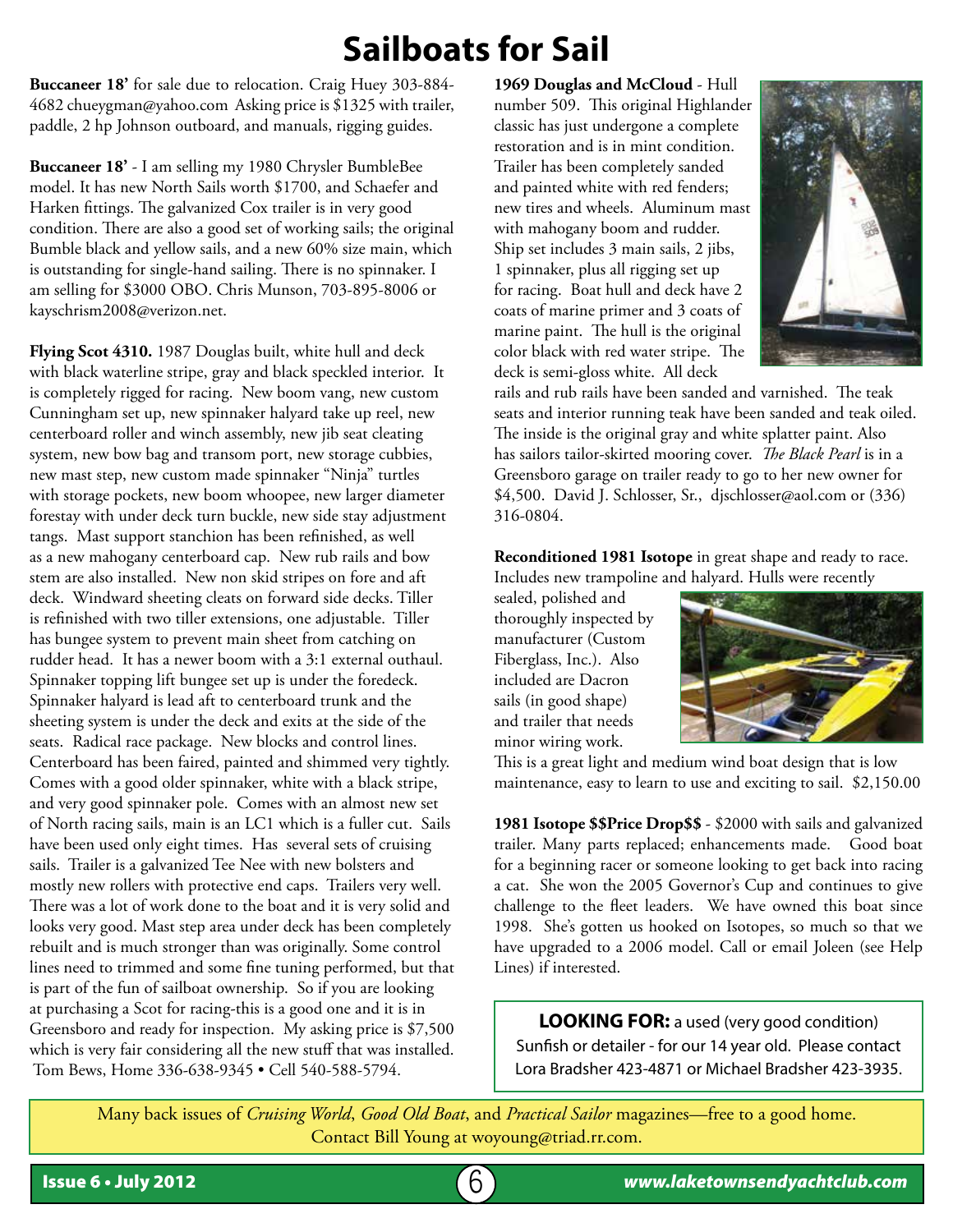# **LTYC 2011-12**

Yellow=Holiday; Brown=Meeting (1st Thur = Board); Blue=Racing; Orange=Let's Go Sailing; Classes: Green=Learn to Sail; Pink=Juniors; Lime=Beginning; Red= Adv/Int Class rev 121211

| July '12       |    |  |                      |  |  |   |
|----------------|----|--|----------------------|--|--|---|
|                |    |  | M Tu W Th F Sa Su    |  |  |   |
|                |    |  |                      |  |  | 1 |
| $\overline{2}$ | 3  |  | 4 5 6 7 8            |  |  |   |
| 9              |    |  | 10 11 12 13 14 15    |  |  |   |
|                |    |  | 18 19 20 21 22       |  |  |   |
|                |    |  | 23 24 25 26 27 28 29 |  |  |   |
| 30             | 31 |  |                      |  |  |   |
| 7-8 Cat Class  |    |  |                      |  |  |   |



| August '12 |  |                |  |  |                          |  |
|------------|--|----------------|--|--|--------------------------|--|
| м          |  |                |  |  | Tu W Th F Sa Su          |  |
|            |  | $\mathbf 1$    |  |  |                          |  |
|            |  |                |  |  | $8$   $9$   10   11   12 |  |
|            |  |                |  |  | 13 14 15 16 17 18 19     |  |
|            |  |                |  |  | 20 21 22 23 24 25 26     |  |
|            |  | 27 28 29 30 31 |  |  |                          |  |
|            |  |                |  |  |                          |  |

4-5 Cat Class 11 Juniors Regatta 25 Let's Go Sailing (4th Sat)

| September '12           |                      |  |                 |  |  |          |
|-------------------------|----------------------|--|-----------------|--|--|----------|
| м                       |                      |  | Tu W Th F Sa Su |  |  |          |
|                         |                      |  |                 |  |  | <b>2</b> |
| 3 <sup>1</sup>          | 4 5 6 7 8            |  |                 |  |  | - 9      |
|                         | 10 11 12 13 14 15 16 |  |                 |  |  |          |
|                         | 17 18 19 20 21 22 23 |  |                 |  |  |          |
|                         | 24 25 26 27 28 29 30 |  |                 |  |  |          |
|                         |                      |  |                 |  |  |          |
| 15.16 $\Lambda$ CC (FC) |                      |  |                 |  |  |          |

15-16 ACC (FS) 22 Let's Go Sailing (4th Sat)

that over the stern works as well. Cynthia and Claudia perfected a little scissor kick with their legs to shoot themselves into the boat once halfway in. Everyone received encouragement, cheers and applause from their classmates. And… had FUN!! **Learn To Sail, from page 3**

### **Wednesday (SM)**

Back in the classroom at Smith Senior Center to watch videos and talk about actually sailing the boat, upwind, downwind, points of sail, safety position. We set up the Rudder/Tiller/Hiking stick prop with chairs on both sides to make a cockpit and a line for mainsheet out in front to practice tacking and gybing. It may seem as if the only thing you may get out of this is how to switch the mainsheet without turning loose the tiller. But, it's a lot more instructive

if used the right way. Where's the wind coming from, what tack are you on, what point of sail, where will the bow point to after you tack? Don't think turning left or right, think in terms of going towards the wind or away from the wind. Tiller toward the boom to go toward the wind, away from the boom the go away from the wind. The class was very interactive and asked great questions which helped me to better

at times but they did a great job and managed to keep the boats moving. Most important thing is that no one was complaining. Like I told a reporter a few years ago, "the ones who don't complain when conditions are awful are the ones who are hooked!".

### **Friday, (SM)**

 A storm blew through just before five and was to leave clear skies behind but it cleared too late to sail. I told the class on Monday that I will be at lake regardless of the weather, unless the whole area is just socked in, because it's summertime in Carolina and storms may blow through quickly. And also, to use their own judgment if they are traveling some distance. And that's what they did. Dot, Stan, Maxwell, Mark and Steve Morris figured we would not go

> out but came by to be sure. We talked and watched the sky for a few minutes - the rain had all but stopped and wind was perfect for sailing – pretty tempting. When a long vertical streak of lightning flashed over on the golf course we all cleared out pretty quick.

### **Saturday (SM)**

We picked up an extra class member today. While I was getting the safety boat ready, Jim Goodman, who

explain what I was trying to get across.

### **Thursday (SM)**

First day sailing, we had some breeze until we launched and then very light to zip. Everyone did what they were supposed to and kept their weight to leeward to overcome gravity and keep the boom over there. The lake was glass

had taken Bill Byrd's class came over and asked if I would mind if he sat in and listened to what I was telling the class. He was really asking to ride on the safety boat but I told him to just get a boat and sail with the class. Big smile! He fit right in and sailed with us each day for the rest of the class.

At one point Steve and I

### **Continued, page 8**